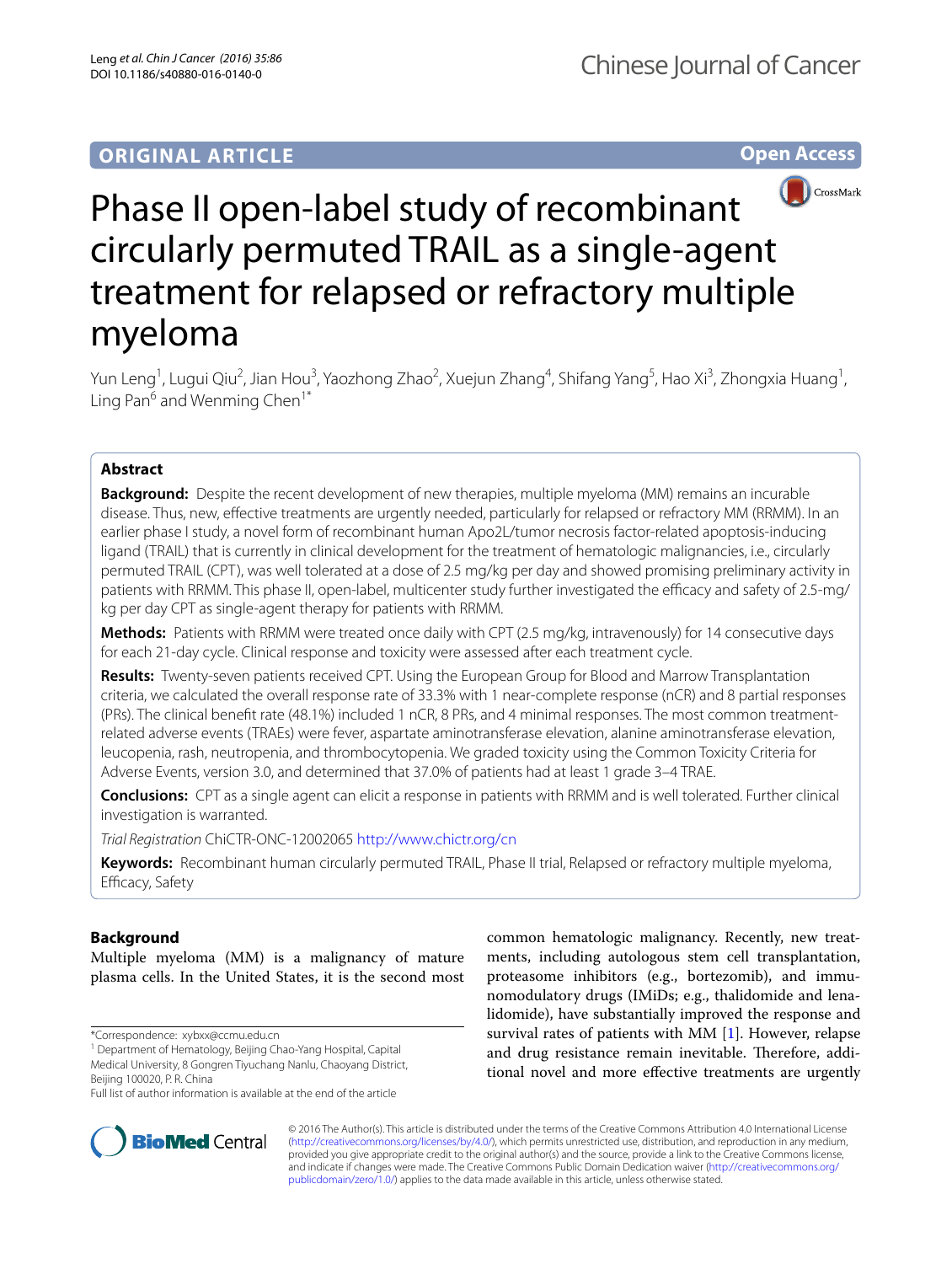needed for patients with relapsed or refractory MM (RRMM).

In 1995, apoptosis ligand 2/tumor necrosis factorrelated apoptosis-inducing ligand (Apo2L/TRAIL) was discovered as a new member of the tumor necrosis factor superfamily [\[2](#page-6-1)]. It binds to death receptor 4 (DR4) and death receptor 5 (DR5) on the cell surface to form the death-inducing signaling complex, thereby activating the caspase cascade to induce apoptosis, a signaling event known as the extrinsic apoptotic pathway [\[3](#page-6-2)]. Apo2L/ TRAIL selectively and quickly induces cell apoptosis in many solid tumors and hematologic malignancies, while exhibiting no toxicity to normal cells [[4](#page-6-3), [5\]](#page-6-4).

Circularly permuted TRAIL (CPT) is a novel mutant form of recombinant human Apo2L/TRAIL that is currently in clinical development for the treatment of MM and other hematologic malignancies. The primary molecular feature of CPT is amino acid (aa) 121–135 at the N-terminus of wild-type Apo2L/TRAIL, which is connected to aa 135–281 at its C-terminus via a flexible linker. Consequently, compared with wild-type Apo2L/ TRAIL, CPT has better stability, demonstrates more potent anti-tumor activity, and has a slightly longer in vivo half-life in mice, rats, and humans [\[6](#page-6-5)].

For pretreated patients with either hematologic malignancies (including lymphoma and MM) or advanced solid tumors (e.g., lung, colorectal, and renal cancers), a phase I study (unpublished data) evaluated the safety of CPT monotherapy by single-dose escalation (0.5–3.5 mg/ kg) and by multiple-dose escalation (1.0–2.5 mg/kg). In the multiple-dose escalation, CPT was administered once daily for 14 consecutive days for each 21-day cycle. Unexpectedly, 2 of 3 patients with RRMM achieved a partial response after the first cycle of CPT treatment at the 2.5 mg/kg dose. This early evidence of activity of single-agent CPT in patients with RRMM caused the dose-escalation study to be terminated, while the maximum tolerated dose (MTD) was not reached. MTD was defined as the highest dose level at which 33% or fewer patients experienced a dose-limiting toxicity (DLT), according to the 3+3 design. DLT was predefined as any of the following that occurred during the first course of treatment and was determined to be possibly, probably, or definitely related to study treatment: (a) grade 3 or higher nonhematologic toxicities and (b) grade 4 hematologic toxicity. In this phase I trial of 28 patients, the most common treatment-related adverse events (TRAEs) were alanine aminotransferase (ALT) elevation (42.9%),

aspartate aminotransferase (AST) elevation (32.1%), fever (14.3%), fatigue (10.7%), nausea (10.7%), and vomiting (10.7%). Of these TRAEs, 14.3% were grade 3 or 4, all were associated with hepatotoxicity, and all were resolved by treating the symptoms or discontinuing CPT treatment (unpublished data).

Preliminary results suggested that single-agent CPT, given at a well-tolerated dose of 2.5 mg/kg, once daily for 14 consecutive days for each 21-day cycle, has promising anti-tumor activity in patients with RRMM. Accordingly, this dose and schedule was then chosen as the recommended dose for the current phase II trial that targets a cohort of patients with RRMM only. Therefore, our phase II, single-arm, open-label, multicenter clinical trial further evaluated the safety and efficacy of single-agent CPT, given at 2.5 mg/kg once daily for 14 days for each 21-day cycle, in patients with RRMM.

# **Patients and methods**

## **Ethics**

The study was approved by the Institutional Review Boards of all participating institutions, including Beijing Chao-Yang Hospital (Capital Medical University), Institute of Hematology and Blood Diseases Hospital (Chinese Academy of Medical Science & Peking Union Medical College), Shanghai Changzheng Hospital (the Second Military Medical University), and the Second Hospital of Hebei Medical University. Informed consent was obtained from each patient. The clinical trial registration id is ChiCTR-ONC-12002065.

## **Patient eligibility**

To be eligible for the study, patients with measurable MM must have received at least one prior treatment before relapse or becoming refractory to the prior treatment. Additional inclusion criteria included (a) at least 18 years of age; (b) a white blood cell count of  $2.0 \times 10^9$ /L or higher, a neutrophil count of  $1.0 \times 10^9$ /L or higher, a platelet count of  $30 \times 10^9$ /L or higher, and a hemoglobin count of 60 g/L or higher; (c) total serum bilirubin, ALT, and AST levels each 1.25 times or below the upper limits of normal; (d) a Karnofsky Performance Status score of 60 or higher; and (e) an expected survival time of 3 months or longer.

Exclusion criteria included pregnancy; lactation; history of allergic reactions to proteins or other biological products; an allergic constitution; previous history of viral hepatitis, cirrhosis, alcoholic liver disease, or druginduced hepatitis (based on the observation that hepatotoxicity was commonly observed in the phase I trial of single-agent CPT); congestive heart failure (New York Heart Association Functional Class III–IV); symptomatic ischemia; conduction abnormalities uncontrolled by conventional intervention; myocardial infarction within 6 months of first dose; other tumors; or deemed otherwise unsuitable by the investigators.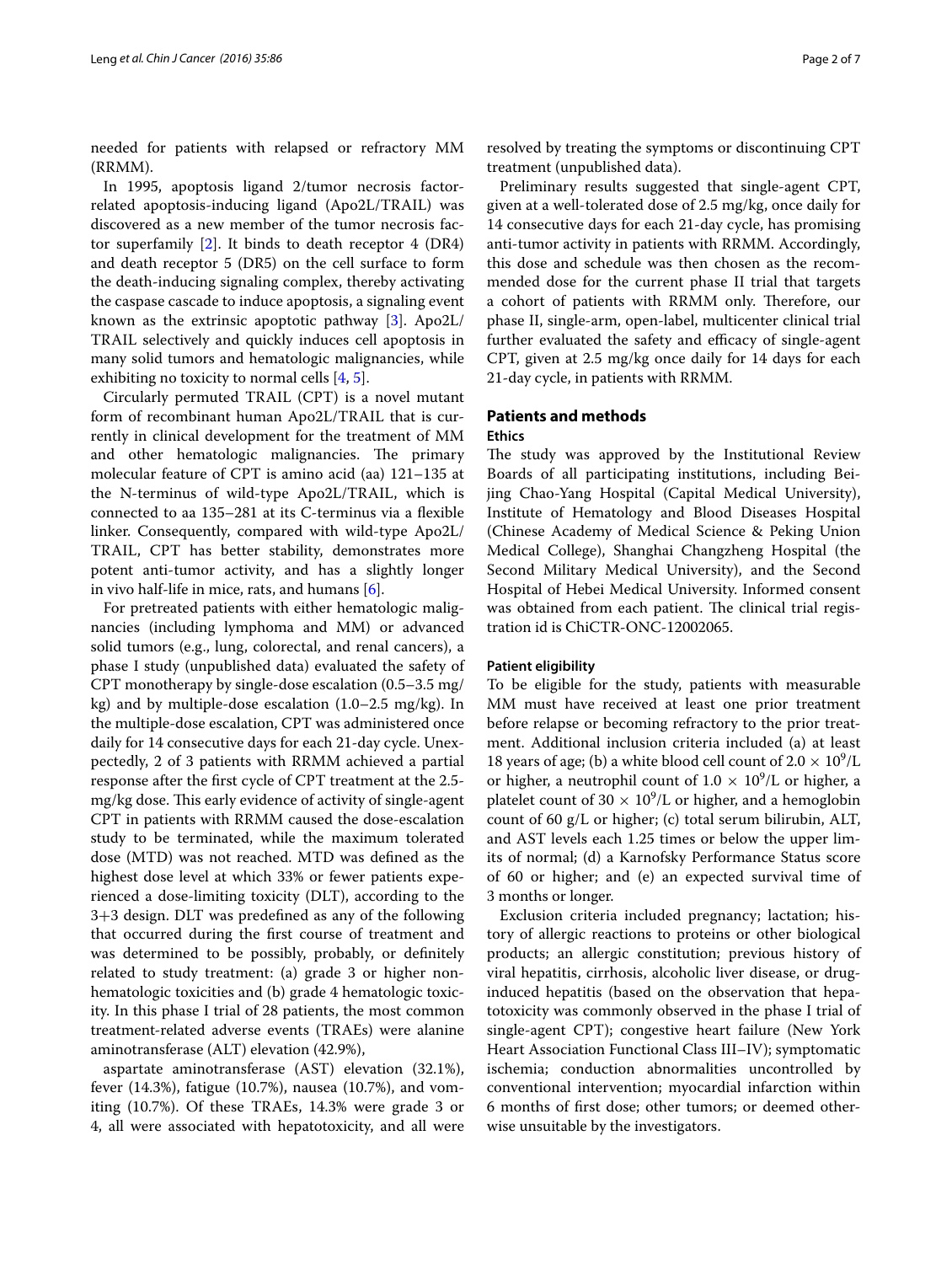# **Study design and treatment**

For our study, we used the standard single-stage design [[7](#page-6-6)]. This design requires at least 27 patients to test the null hypothesis that the true overall response rate (ORR) for CPT treatment is at most 5% versus the alternative hypothesis that the largest true ORR is 20% or more with a one-sided  $\alpha$  of 0.05 and power (1 –  $\beta$ ) of 0.8.

CPT (5 mg/vial) was provided as a lyophilized preparation. The drug was dissolved in 250 mL of 5% glucose. It was then administered at a dose of 2.5 mg/kg via continuous intravenous infusion over  $90 \pm 15$  min once daily for 14 consecutive days for each 21-day cycle, for a total of two cycles.

# **Assessments and endpoints**

We assessed therapeutic response at the end of each treatment cycle. Serum levels of the involved immunoglobulins were determined by nephelometry, and urine levels of M-protein were determined by the 24-hour urine tests that measure kappa and lambda light chain. Therapeutic responses were defined as complete response (CR), near-complete response (nCR), partial response (PR), minimal response (MR), no change (NC), and progressive disease (PD), according to the European Group for Blood and Marrow Transplantation criteria [[8\]](#page-6-7).

Adverse events were monitored throughout the study and recorded for all patients who received at least one dose of CPT. Adverse event data were collected at the four participating institutions from investigator reports and patient self-reports. Adverse events were graded according to the Common Toxicity Criteria for Adverse Events, version 3.0. Other safety assessments included clinical laboratory tests and vital sign observations. Using the indirect enzyme linked immunosorbent assay (ELISA) test, CPT immunogenicity was evaluated by detecting serum anti-CPT antibodies (IgG or IgM).

Study endpoints were therapeutic response rates, including ORR (defined as the percentage of patients who achieved CR, nCR, or PR) and clinical benefit rate (CBR; defined as the percentage of patients who achieved CR, nCR, PR, or MR), and adverse event incidences.

# **Statistical analysis**

Student's *t* test was used for comparing measurement data; the Chi square test or Fisher's exact test was used for comparing enumeration data. All statistical analyses were two-sided. *P* values less than or equal to 0.05 were considered statistically significant. Statistical analyses were performed using SPSS 17.0 software (SPSS Inc., Chicago, IL, USA).

# **Results**

## **Patient characteristics**

At four participating institutions in China, 27 patients (9 women and 18 men) were enrolled between september 2007 and october 2008. Patient characteristics are summarized in Table [1.](#page-2-0) The median age of patients was 56 years. The median time from diagnosis was 21 months. The median number of prior treatments was 3. More than 85% of patients had previously received glucocorticoids (25 patients) or alkylating agents (23 patients), and 14 patients (51.9%) and 21 patients (77.8%) had received prior bortezomib and IMiD (e.g., thalidomide

<span id="page-2-0"></span>**Table 1 Baseline characteristics of 27 patients with relapsed or refractory multiple myeloma (RRMM)**

| <b>Characteristic</b>                      | No. of patients (%) |
|--------------------------------------------|---------------------|
| Age <sup>a</sup> (years)                   | 56 (36-77)          |
| Sex                                        |                     |
| Men                                        | 18 (66.7)           |
| Women                                      | 9(33.3)             |
| ISS stageb                                 |                     |
| $\overline{\phantom{a}}$                   | 6(23.1)             |
| $\mathsf{II}$                              | 14 (53.8)           |
| $\mathbf{III}$                             | 6(23.1)             |
| Time since diagnosis <sup>a</sup> (months) | $21(4 - 60)$        |
| Subtype of disease                         |                     |
| lgG                                        | 11(40.7)            |
| lgA                                        | 6(22.2)             |
| IgD                                        | 5(18.5)             |
| Light chain                                | 5(18.5)             |
| β2-microglobulin <sup>b</sup>              |                     |
| Level <sup>a</sup> (mg/L)                  | $3.4(1.1-16.7)$     |
| $<$ 3.5 mg/L                               | 14 (53.8)           |
| $\geq$ 3.5 mg/L                            | 12 (46.2)           |
| Prior therapy                              |                     |
| Number <sup>a</sup> (cycles)               | $3(1-8)$            |
| 0-3 cycles                                 | 14 (51.9)           |
| >3 cycles                                  | 13 (48.1)           |
| Prior regimen                              |                     |
| Glucocorticoids                            | 25 (92.6)           |
| Alkylating agents                          | 23 (85.2)           |
| IMiDs (thalidomide or lenalidomide)        | 21 (77.8)           |
| Vincristine                                | 19 (70.3)           |
| Bortezomib                                 | 14 (51.9)           |
| Both bortezomib and IMiDs                  | 9(33.3)             |
| Autologous stem cell transplantation       | 5(18.5)             |

*ISS* international staging system, *IMiDs* immunomodulatory drugs

<sup>a</sup> These values are presented as median followed by ranges in the parentheses; other values are presented as number of patients followed by percentages in the parentheses

<sup>b</sup> Baseline β2-microglobulin was not determined in one patient; who could not be grouped into any ISS stage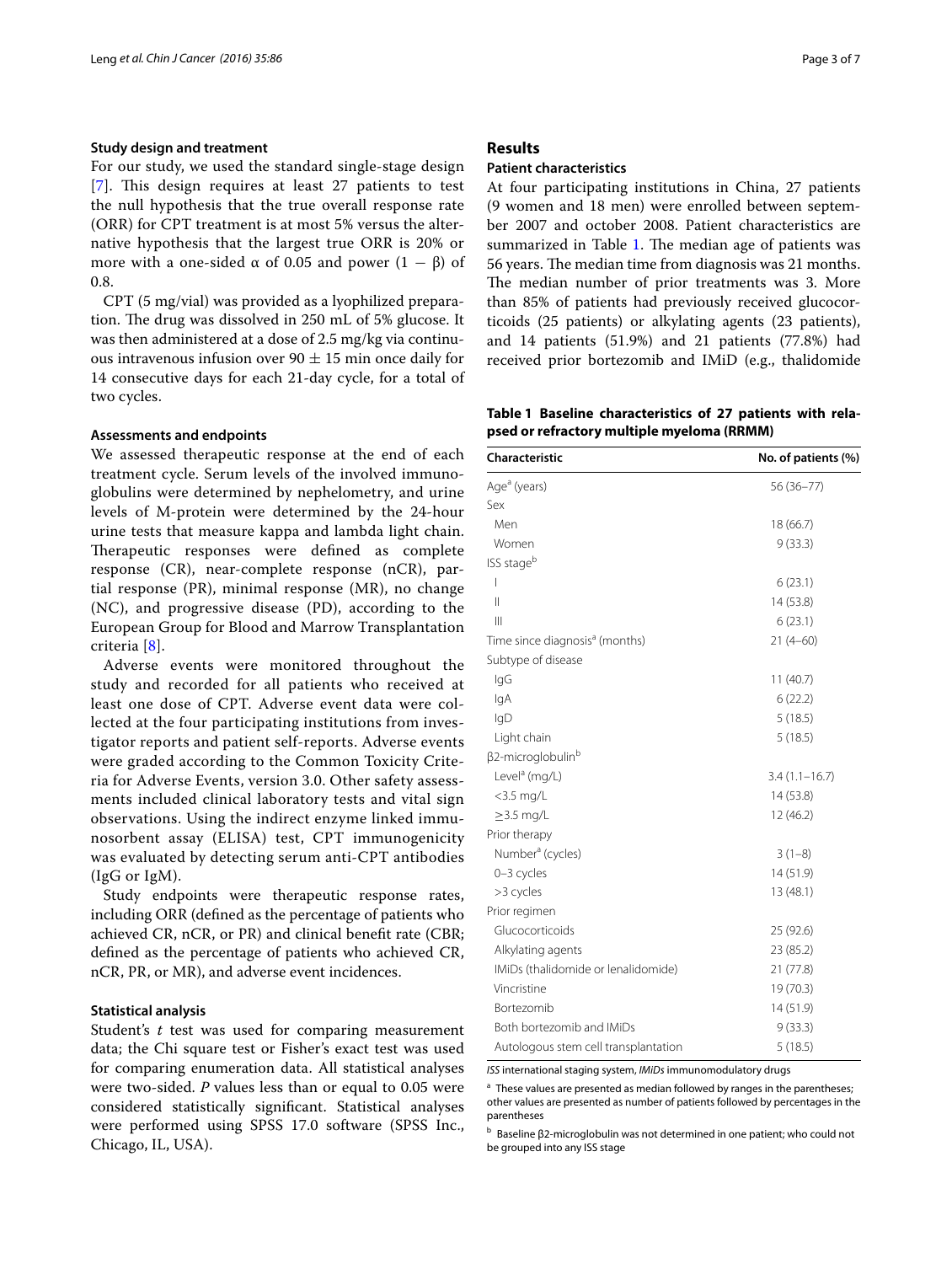and lenalidomide) therapy, respectively. Using the International Staging System, 74.1% (20 of 27) of patients were diagnosed with stage II/III MM.

## **Efficacy**

All 27 patients were evaluated for therapeutic responses to single-agent CPT. As shown in Table [2](#page-3-0), the ORR was 33.3% (9 of 27), in which 1 patient achieved an nCR and 8 patients achieved a PR; additionally, 4 patients achieved an MR, resulting in a 48.1% (13 of 27) CBR  $(nCR + PR + MR)$ . Three (11.1%) patients and 11 (40.7%) patients had NC and PD, respectively.

Post hoc analysis was then carried out to compare ORR or CBR between the subgroups divided upon different baseline characteristics. Patients with baseline serum  $β2$ -microglobulin levels of 3.5 mg/L or higher (*n* = 12) had an ORR of 50.0% and a CBR of 66.7% that were clearly higher than those for patients with serum β2-microglobulin levels lower than 3.5 mg/L (*n* = 14) (ORR, 14.3%; CBR, 28.6%); the β2-microglobulin level for the remaining one patient was not available. Interestingly, patients who received more than three prior therapies  $(n = 13)$  had an ORR of 46.2% and a CBR of 61.5% that were higher than those of patients who received three or fewer prior therapies (*n* = 14) (ORR, 21.4%; CBR, 35.7%). Moreover, patients who received prior bortezomib treatment and then became resistant to or intolerant of bortezomib  $(n = 14)$  had a higher ORR of 42.9% and CBR of 57.1% than patients who were not treated previously with bortezomib  $(n = 13)$ (ORR, 23.1%; CBR, 38.5%). In addition, the ORR and CBR of patients who had previously received both bortezomib and IMiDs  $(n = 9)$  were 33.3% and 55.5%, respectively. However, while all of the differences in ORR and CBR between these subgroups of patients with different baseline characteristics were noteworthy, they were not statistically significant ( $P > 0.05$  for all comparisons described above). These findings suggest that single-agent CPT is

<span id="page-3-0"></span>**Table 2 Therapeutic responses of 27 RRMM patients to single-agent circularly permuted TRAIL (CPT) treatment**

| Response <sup>a</sup>        | No. of patients (%) |  |  |
|------------------------------|---------------------|--|--|
| Near-complete response (nCR) | 1(3.7)              |  |  |
| Partial response (PR)        | 8(29.6)             |  |  |
| Minimal response (MR)        | 4(14.8)             |  |  |
| No change (NC)               | 3(11.1)             |  |  |
| Progressive disease (PD)     | 11(40.7)            |  |  |
| $ORR(nCR + PR)$              | 9(33.3)             |  |  |
| $CBR(nCR + PR + MR)$         | 13 (48.1)           |  |  |
|                              |                     |  |  |

*ORR* overall response rate, *CBR* clinical benefit rate, *TRAIL* tumor necrosis factorrelated apoptosis-inducing ligand

<sup>a</sup> Responses were assessed according to the European Group for Blood and Marrow Transplantation criteria

an effective treatment for patients with RRMM, including those patients who have been aggressively treated previously with regimens containing new agents such as bortezomib and IMiDs.

# **Safety**

All 27 patients received at least one cycle of CPT treatment; of them, 21 (77.8%) completed two cycles of treatment. Treatment was discontinued after the first cycle in only 6 patients; of these discontinuations, 4 were because of adverse events, and 2 were because of disease progression. These results suggest that single-agent CPT is well tolerated in patients with RRMM.

Regardless of whether adverse events were related to CPT treatment, the most common events (defined as incidence in  $\geq$ 10% of patients) were AST elevation (63.0%), fever (59.3%), ALT elevation (55.6%), leucopenia (48.2%), thrombocytopenia (25.9%), neutropenia (18.5%), upper respiratory infection (18.5%), anemia (14.8%), rash (14.8%), fatigue (14.8%), hypokalemia (11.1%), lactate dehydrogenase (LDH) elevation (11.1%), pneumonia (11.1%), cough (11.1%), pharyngitis (11.1%), abdominal pain (11.1%), and diarrhea (11.1%). As shown in Table [3](#page-3-1), the most common TRAEs were fever (48.1%), AST elevation (48.1%), ALT elevation (44.4%), leucopenia (25.9%),

<span id="page-3-1"></span>**Table 3** Incidences of treatment-related adverse events<sup>a</sup> **after single-agent CPT treatment in 27 patients with RRMM**

| Adverse event               | All grades <sup>b</sup> | Grade 3/4 <sup>c</sup> |
|-----------------------------|-------------------------|------------------------|
| Overall adverse events      | 24 (88.9)               | 10 (37.0)              |
| Fever                       | 13(48.1)                | 0(0.0)                 |
| AST elevation               | 13(48.1)                | 5(18.5)                |
| ALT elevation               | 12 (44.4)               | 2(7.4)                 |
| Leukopenia                  | 7(25.9)                 | 3(11.1)                |
| Rash                        | 4(14.8)                 | 0(0.0)                 |
| Neutropenia                 | 4(14.8)                 | 3(11.1)                |
| Thrombocytopenia            | 3(11.1)                 | 2(7.4)                 |
| Blood bilirubin elevation   | 2(7.4)                  | 1(3.7)                 |
| Creatinine elevation        | 2(7.4)                  | 0(0.0)                 |
| Upper respiratory infection | 2(7.4)                  | 0(0.0)                 |
| Uric acid elevation         | $1(3.7)^d$              | 1(3.7)                 |

Only those toxicities deemed possibly, probably, or definitely related to the treatment are included in the table. Note: a patient may have had more than one adverse event

*AST* aspartate aminotransferase, *ALT* alanine aminotransferase

<sup>a</sup> Adverse events were assessed according to the Common Toxicity Criteria for Adverse Events. Data are presented as number of patients followed by percentage in the parentheses

<sup>b</sup> Adverse event reported in at least 5% of the treated patients

 $c$  All patients with grade 3 or 4 adverse events

 $d$  Although uric acid elevation occurred in only 1 patient (<5%), this adverse event was listed because it was grade 3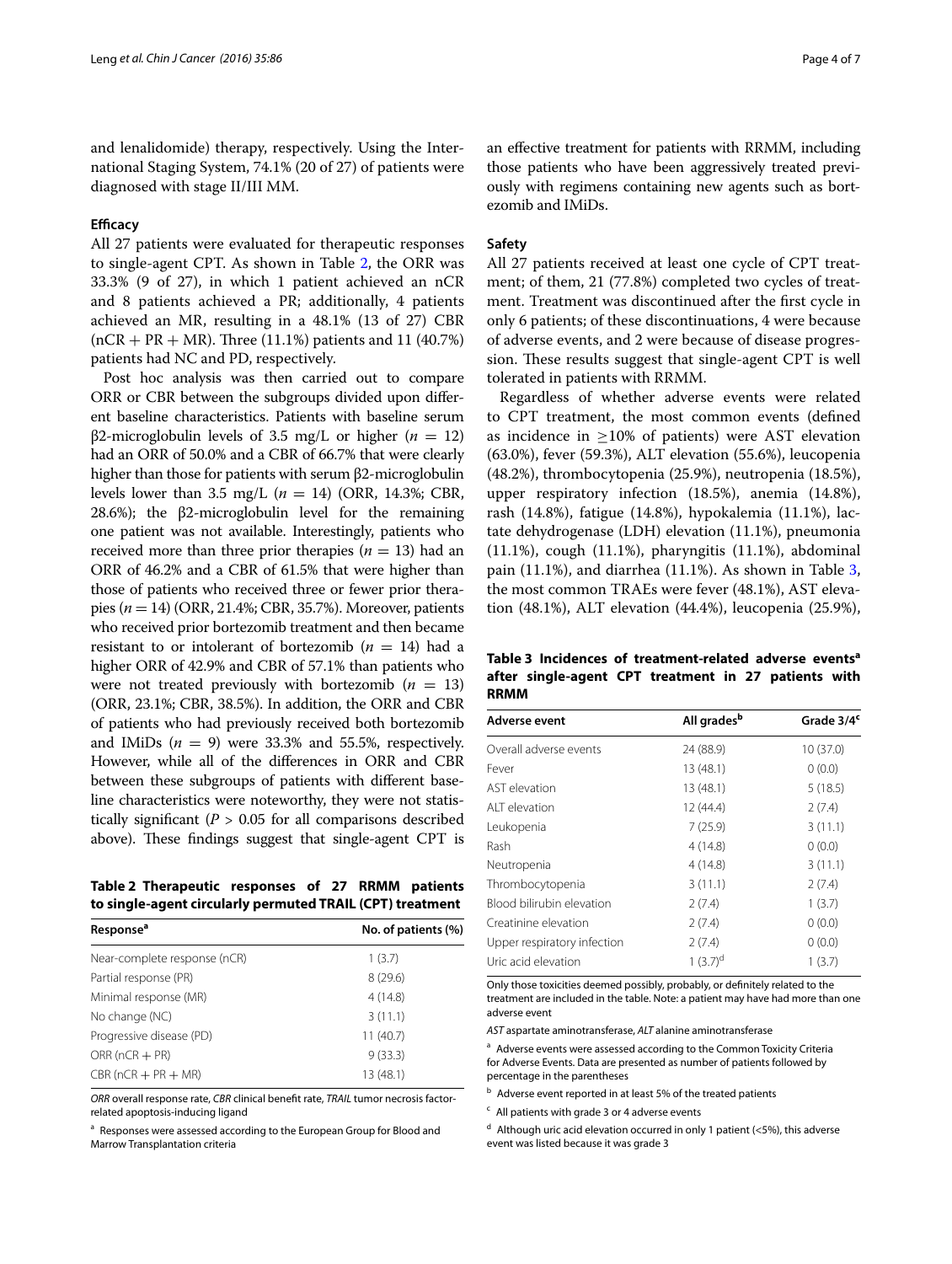rash (14.8%), neutropenia (14.8 %), and thrombocytopenia (11.1%). Of note, most TRAEs were grade 1–2; grade 3–4 TRAEs were reported in 37.0% (10/27) of patients, including AST elevation (18.5%), leucopenia (11.1%), neutropenia (11.1%), ALT elevation (7.4%), thrombocytopenia (7.4%).

Serious adverse events were reported in 3 patients (11.1%). Of these, during the second cycle of CPT treatment, 1 patient experienced treatment-related grade 3 ALT elevation and grade 4 AST elevation, which were alleviated and resolved within 1 week of treatment discontinuation, and was given symptomatic treatments such as medications to protect hepatocytes from oxidative and inflammatory damages (e.g., glutathione, polyene phosphatidylcholine). Two patients had either a fever during the second cycle of treatment or a lung infection at the end of the first cycle, both of which were deemed unrelated to CPT treatment and resolved by symptomatic therapies (e.g., antipyretics, antibiotics, antifungal agents), respectively.

Adverse events caused treatment discontinuation in 4 patients. Of these, 2 patients experienced either liver dysfunction or lung infection, as described above. In addition, 1 patient experienced treatment-related grade 3 elevation of AST, ALT, and bilirubin during the second cycle of CPT treatment, and 1 patient experienced treatment-unrelated grade 1 diarrhea and grade 1 fever during the second cycle of treatment.

Finally, 18 patients were evaluated for serum levels of anti-CPT antibodies; IgG and IgM antibodies were detected in 2 (11.1%) and 5 (27.8%) patients, respectively. However, no association was observed between serum anti-CPT level and therapeutic response (either ORR or CBR) or adverse events.

# **Discussion**

In this phase II study, single-agent CPT at a well tolerated dose (2.5 mg/kg per day) exhibited a response in patients with RRMM. In the past decade, novel treatments for patients newly diagnosed with MM have substantially improved outcomes; however, nearly all patients who respond to initial therapies eventually relapse and become refractory to current treatments, including new drugs [\[1](#page-6-0)]. The prognosis of these patients with RRMM remains dismal. Therefore, new and more effective therapies are urgently needed. In this phase II trial, CPT as a single-agent therapy showed promising activity: RRMM patients who had been aggressively treated previously (median, three prior therapies) had a 33.3% ORR and a 48.1% CBR. Interestingly, CPT was also effective for RRMM patients who had received prior regimens containing new anti-MM agents, including bortezomib (ORR, 51.9%) and bortezomib plus IMiDs (ORR, 33.3%).

Thus, the present study showed activity of single-agent CPT in the treatment of MM.

In preclinical settings, pro-apoptotic receptor agonists (PARAs) have shown potent and selective anti-tumor activity; however, few clinical studies of PARAs have reported activity in the treatment of patients with cancer, including MM. For example, Ashkenazi and Herbst [[9\]](#page-6-8) summarized that rhApo2L/TRAIL and other PARAs had synergistic effects when combined with cytotoxic agents, including irinotecan, camptothecin, 5-fluorouracil, carboplatin, paclitaxel, doxorubicin, and gemcitabine. Additionally, the combination of Apo2L/TRAIL and bortezomib led to enhanced activity in the induction of apoptosis in cell lines of a variety of solid tumors  $[10-12]$  $[10-12]$  $[10-12]$ and hematologic malignancies [\[13–](#page-6-11)[15\]](#page-6-12). To this end, bortezomib up-regulates DR4/DR5 expression while reducing cellular FLICE (FADD-like IL-1β-converting enzyme) inhibitory protein (c-FLIP) levels, thereby effectively overcoming Apo2L/TRAIL resistance in MM cells [\[16](#page-6-13)]. However, HGS-ETR1 (mapatumumab, a DR4 agonistic monoclonal antibody [[17\]](#page-6-14)), when administrated in combination with bortezomib and when compared with bortezomib alone, has failed to improve outcomes of patients with advanced MM.

In patients with MM, high serum β2-microglobulin levels have been reported to be associated with poor prognosis. In the study by Bergsagel  $[18]$ , 66.7% of patients with higher β2-microglobulin levels (i.e.,  $\geq$ 3.5 mg/L) achieved an MR or better, whereas patients with lower β2-microglobulin levels (i.e., <3.5 mg/L) had a CBR of only 28.6%. These findings suggested that CPT might benefit MM patients who have higher baseline levels of serum β2-microglobulin, which is a well-established bio-marker for poor prognosis of this disease [[18\]](#page-6-15). In general, RRMM patients who have been aggressively pretreated usually respond poorly to current regimens, including the new drugs (e.g., proteasome inhibitors and IMiDs). However, in our study, we observed an interesting trend, namely that, after CPT treatment, both ORR and CBR were notably higher in patients who had received more than three prior treatments than in patients who had received three or fewer prior treatments (ORR, 46.2% vs. 21.4%; CBR, 61.5% vs. 35.7%). We observed similar results when we compared response rates between the subgroups of patients who had been previously treated with bortezomib (ORR, 42.9%; CBR, 57.1%) or bortezomib plus IMiDs (ORR, 33.3%; CBR, 55.5%) and those who had not received prior bortezomib treatment (ORR, 23.1; CBR, 38.5%). One possibility for not observing crossresistance between CPT and current anti-MM agents is that CPT primarily targets DR4 and DR5 to induce apoptosis through activation of the extrinsic apoptotic pathway, whereas these agents (e.g., bortezomib and IMiDs)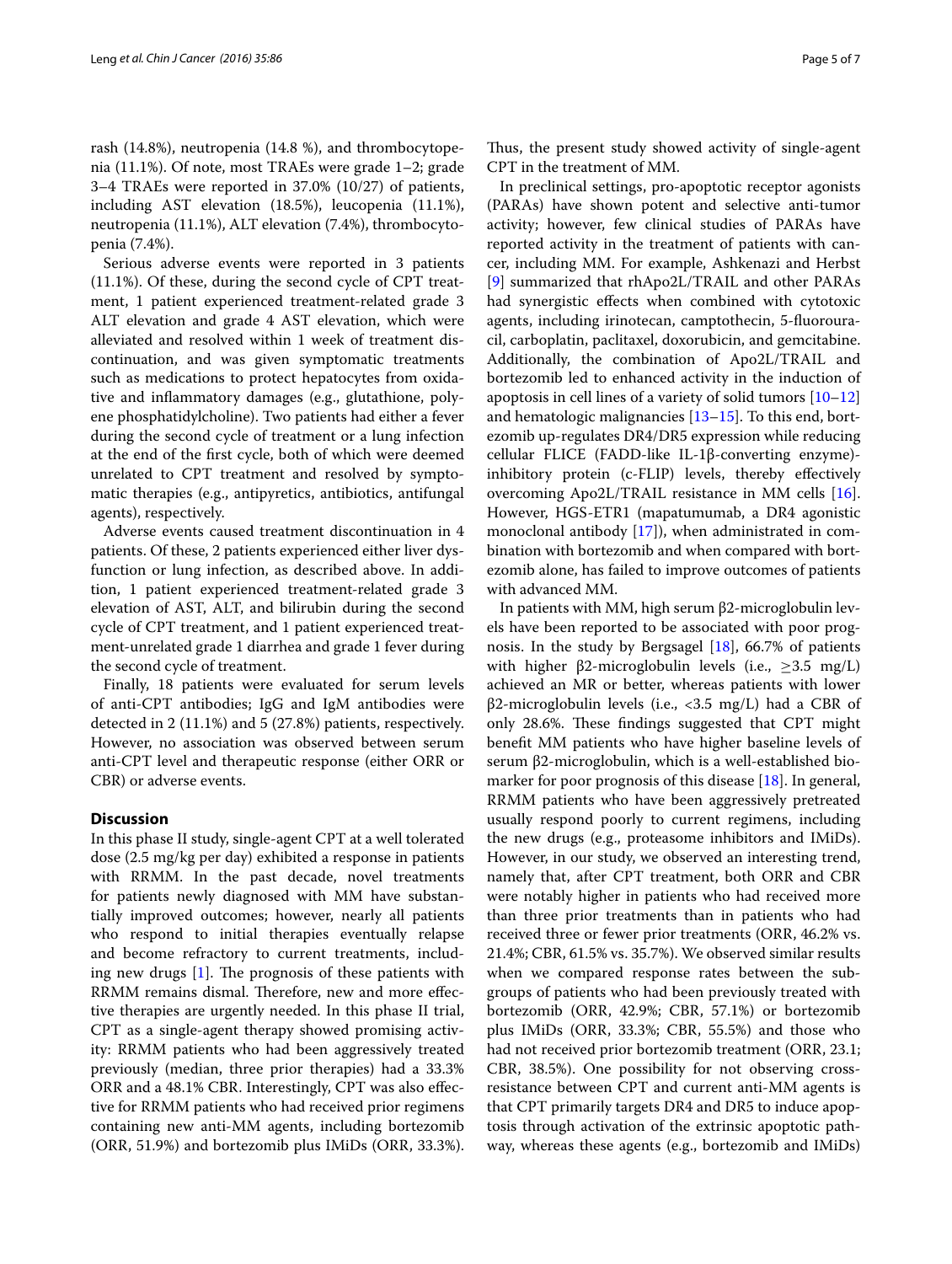act mostly via the mitochondria-mediated intrinsic apoptotic pathway. Moreover, a potential explanation for the likelihood of better responses to CPT in patients who received prior bortezomib is that this agent might modulate the signaling molecules (e.g., DR4/DR5 [\[18\]](#page-6-15)) related to the extrinsic apoptotic pathway, thereby sensitizing MM cells to CPT that targets this pathway. The differences in the response rates (both ORR and CBR) between those subgroups of patients with different baseline characteristics were not statistically significant, most likely because of the small sample size; thus, further studies are needed to validate these preliminary but interesting findings. It is too soon as well to draw any conclusions about which subsets of RRMM patients would likely benefit more from single-agent CPT treatment.

In this phase II study, in addition to elevated ALT and AST levels and fever, which were most frequently observed in the phase I study, the most common adverse events were leucopenia, neutropenia, thrombocytopenia, and rash. The reason for the common hematologic adverse events is most likely due to RRMM itself, which often causes hematologic abnormalities. While gastrointestinal adverse events and fever were very common in an earlier trial of rhApo2L/TRAIL in patients with solid tumors [[19\]](#page-6-16), elevated AST and ALT levels and fever were more common in the present cohort of RRMM patients who received single-agent CPT. One possible reason is that in our phase II study, patients received prolonged treatment with CPT (i.e., 14 days for each cycle), whereas in the phase I trial, patients received rhApo2L/TRAIL for only 5 days for each cycle. In the clinical development of PARAs, liver toxicity has been a major concern [\[20](#page-6-17)]. In our study, more than half of patients who received single-agent CPT experienced elevated AST and/or ALT levels. However, it is noteworthy that most of these hepatic adverse events were grade 1 or 2, and nearly all were manageable with symptomatic treatments and/or discontinuation of CPT. Interestingly, most patients with elevated AST levels had normal ALT levels, but this was often accompanied by elevated LDH levels. This phenomenon was usually observed during the first cycle of CPT treatment and very rarely afterwards. AST levels returned to normal or near-normal within 1 week; LDH levels declined more slowly, to normal or near-normal within 2 weeks. Interestingly, patients with transient elevation of AST levels and/or LDH levels but normal ALT levels were more likely to achieve an MR or better, suggesting that AST elevation with normal ALT levels might not be associated with liver toxicity but rather tumor lysis in response to CPT treatment [[21\]](#page-6-18). In contrast to transient AST elevation that peaked at day 2 or day 3 of the first cycle and then declined quickly, ALT elevation was more sustained during the CPT dosing period but declined and eventually recovered after discontinuation of CPT. Most patients (80.0%) had grades 1–2 ALT elevation, with normal bilirubin level. Only two patients discontinued CPT treatment because of liver toxicity; of these, one patient had grade 4 AST elevation and grade 3 ALT elevation, which was reported as a serious adverse event, and another patient had grade 3 elevation of AST, ALT, and bilirubin, both of which occurred during the second cycle of CPT treatment. Of note, in both cases, these liver adverse events resolved after discontinuation of CPT. Therefore, although patients in our study commonly experienced elevated AST and ALT levels, the elevated levels were mostly mild or moderate and all manageable. Together, these results suggest that singleagent CPT is well tolerated by patients with RRMM.

Our study does, however, have limitations. First, therapeutic response (i.e., ORR and CBR), rather than the gold standard endpoint overall survival, was selected as the primary outcome to evaluate efficacy of single-agent CPT in patients with RRMM. Second, CPT was administered for a relatively short period of time (only two 21-day cycles). Third, the follow-up time, which ended after the second cycle of CPT treatment, was also short. Collectively, these limitations prevent this study from providing more definitive evidence for the efficacy of single-agent CPT on RRMM. For example, whether longer treatment (e.g., increasing the number of intervention cycles) with single-agent CPT would be more beneficial while not increasing toxicity is still unknown. More importantly, whether single-agent CPT would improve long-term outcomes (e.g., progression-free survival, duration of response, or overall survival) of patients with RRMM is also still unknown.

# **Conclusions**

This phase II study provides the first evidence supporting the promising therapeutic activity of single-agent CPT in the treatment of RRMM patients, including those who were aggressively treated previously with current regimens containing novel agents, such as bortezomib or IMiDs. It also demonstrated that CPT at the dose of 2.5 mg/kg, given once daily for 14 days per cycle for two cycles, was well tolerated. Although mild and moderate hepatic adverse events were relatively common, nearly all were manageable. Therefore, the single-agent CPT therapy and the regimens that combine CPT with firstline anti-MM agents (e.g., bortezomib and IMiDs) warrant further clinical investigation. Accordingly, a phase III trial to further develop CPT as a single-agent therapy and as part of combination therapies for RRMM is currently ongoing.